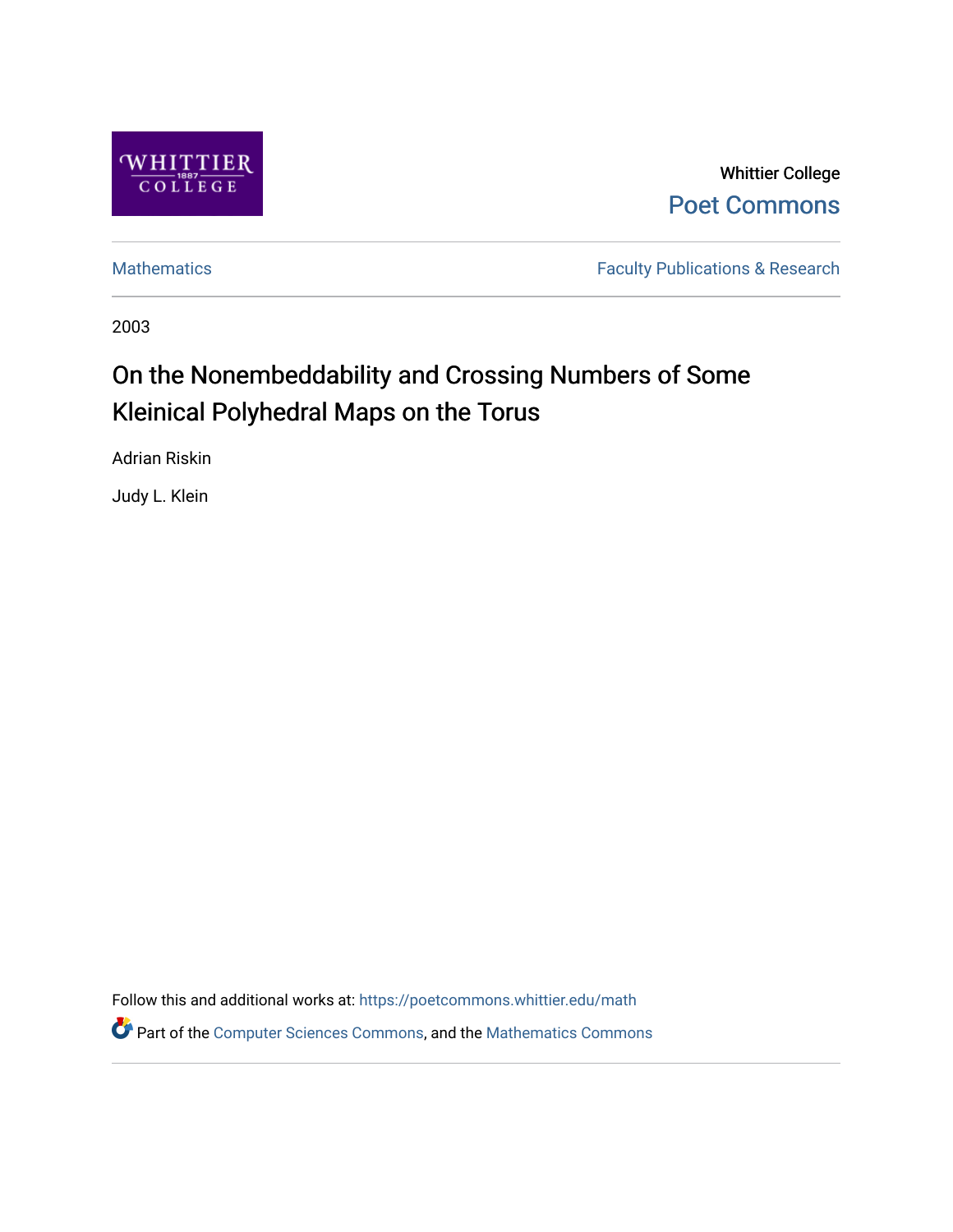# **Learning by the Sun: Observing Seasonal Declination With a Vertical Sundial**

**Judy L. Klein1,3 and Adrian Riskin<sup>2</sup>**

We designed and constructed a sundial for the purpose of observing the declination of the sun and thus marking solar seasonal variation. The  $122 \times 122$  cm vertical sundial on the south-facing wall of our library has two unusual features: a nodus on the gnomon that casts a shadow of a point for marking the height of the sun and a large blank working space for students to mark the shadow of the nodus at different hours of the day and to connect the marks of 1 day in a line of declination. We discuss the design of a dial that emphasizes a working space for observations on solar declination, methods for determining the position of the nodus such that lines of declination can be observed every day of the year, mathematical procedures that minimize error in laying out the hour lines for this unusual design, the type of materials that are best suited for this design, and how students in an interdisciplinary honors colloquium on seasonal rhythms used the sundial. We also include two appendices on general sundial construction that indicates the information designers need to construct their own sundials.

**KEY WORDS:** lines of declination; seasonal variation; solar declination; sundial.

We designed and constructed a sundial for the purpose of observing the declination of the sun and thus marking solar seasonal variation. The 122  $\times$ 122 cm vertical sundial on the south-facing wall of our library has two unusual features: a nodus on the gnomon that casts a shadow of a point for marking the height of the sun at all times during the years, including the extreme solstices, and a large blank working space for students to mark the shadow of the nodus at different hours of the day and to connect the marks of 1 day in a line of declination. In addition to the mathematical challenges of designing such a working space, we faced decisions over what materials would enable us to preserve the marked lines of declination over a semester, but then erase them for another class to begin observation anew. These special needs took us beyond published instructions for constructing sundi-

als as garden ornaments, and we hope that our summary here will enable other teachers interested in constructing pedagogical sundials to benefit from our trial and error pursuits. In the sections that follow we discuss the design of a dial that emphasizes a working space for observations on solar declination, methods for determining the position of the nodus such that lines of declination can be observed every day of the year, mathematical procedures that minimize error in laying out the hour lines for this unusual design, the type of materials that are best suited for this design, and how students in an interdisciplinary honors colloquium on seasonal rhythms used the sundial. We also include an appendix on general sundial construction that indicates the information designers need to construct their own sundials and sources on the Internet for finding that information for specific localities.

# **DESIGN FOR OBSERVING LINES OF DECLINATION**

Sundials tell us the time of year as well as the time of day and we can use dial-face marks of our

<sup>1</sup>Department of Economics, Mary Baldwin College, Staunton, Virginia 24401.

<sup>2</sup>Department of Mathematics, Mary Baldwin College, Staunton, Virginia 24401.

<sup>3</sup>To whom correspondence should be addressed; e-mail: jklein@mbc.edu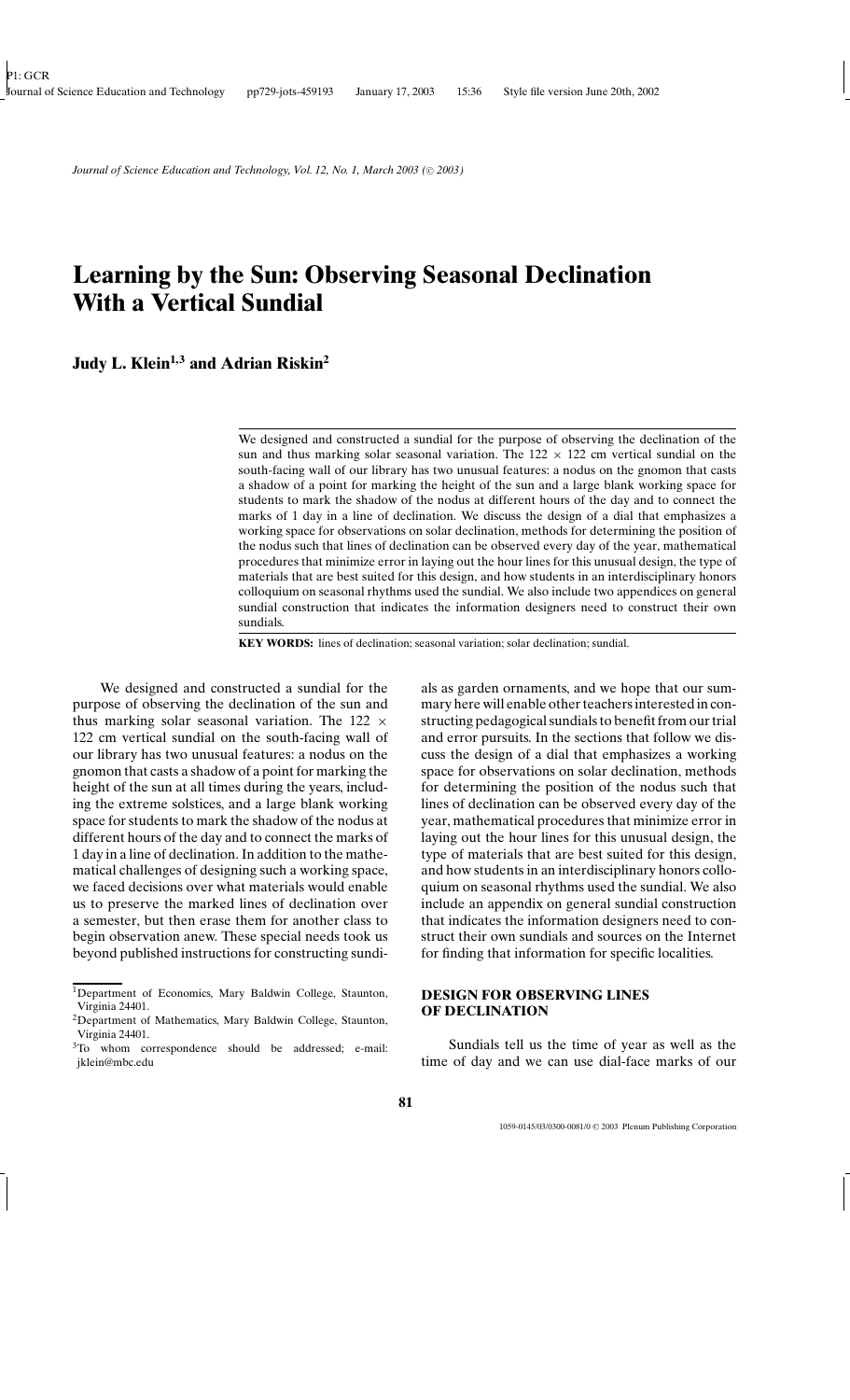observations over time to map the key features of a spatial representation of the earth, including the equator and the tropics of Cancer and Capricorn. Almost all sundials mark a noon line, most have lines marking other hours, and many of the older European sundials also have lines of solar declination carved or painted on the dial face. These lines indicate the angle of declination of the sun (of the ecliptic plane of the earth's yearly orbit around the sun) with the earth's equator (the equatorial plane determined by the earth's daily rotation). For example, at the equinox, the angle of declination would be  $0°$  and at the June solstice, the angle of declination would be 23.26◦ north of the equator. Typical lines of declination permanently painted on older sundials include those indicating the solstices, equinoxes, and entry points into zodiac signs. Books on sundial construction often give instructions on how to mathematically deduce and permanently mark key lines of declination. Waugh (1973, p. 138) even suggests constructing sundials that have a line of solar declination for the recipient's birthday or anniversary. We, however, wanted to work from induction—we wanted students to daily observe the altitude of the sun and to comprehend how that altitude, for a given time, changed over the course of the semester. We took inspiration from an eighteenth century vertical dial in Hesketh Park in Dartford, England (figure in Daniel, 1980, p. 10). The dial face had permanent lines of declination, but we were impressed with the fact that those lines were prominent and the hour lines were only around the periphery of the dial face.

As you can see from the figures of our dial, the hour lines are only in the 10-cm edge that borders the large working space for marking the lines of declination. Students learned how to determine the position of the hour lines on a dial face for any given latitude, and why the time of day given by our sundial usually differed from clock time (see Appendix B). Their main task in the course on seasonal rhythms, however, was to understand how the azimuth of the sun (angle along the horizon, with zero degrees corresponding to north) changed over the course of day and how the altitude of the sun for a particular time of day (angle up from the horizon, so angle of solar declination plus latitude of location) changed over the course of a season. Each student was assigned a week for observation and during that week she was expected to on at least one sunny day mark several times during the day the position of the shadow of the nodus on the dial face. At the end of the day she would use a draftsman's flexible curve to connect her penciled points in one curve of declination. Each week the en-

**82 Klein and Riskin**

tire class would go out to the sundial to reflect on the seasonal story emerging from the changing position and shape of the lines of declination. Obviously, determining the form and position of the nodus was an important part of our design process. With the help of a local metal crafter who made our gnomon and who had constructed his own equatorial sundial, we designed a nodus that took the form of a well-defined narrow point of the gnomon in the middle of a circle.

One problem we faced in designing the face of the dial to allow student observation of the lines of declination lay in deciding how far out along the gnomon to place the nodus so that the lines of declination in the most extreme cases—the solstices—would fall on the blank area on the face of the dial for at least a few hours around noon. It would also have been possible to design the size of the dial to fit a predetermined nodus location but this turned out to be less convenient given various constraints such as available funding and space. We found it easiest to determine the nodus location experimentally, using the formula

$$
L^2 = \ell^2 \frac{\tan^2 \psi + \sin^2 \beta}{\cos^2 \beta} \tag{1}
$$

where *L* is the length of the shadow cast by that portion of the gnomon between its base (its foot) and the nodus,  $\ell$  is the height of the nodus above the dial face,  $\psi$  is the sun's azimuth, and  $\beta$  is the sun's angle of elevation. The derivation of this formula is elementary but complex and might make a good exercise for motivated students.

For example, if the dial is to be located at a latitude of 32.45◦, the colatitude (see Appendix B for why colatitude is used in vertical dials) and hence the angle that the gnomon makes with the face is  $\varphi = 90^\circ - 32.45^\circ = 57.55^\circ$ . Suppose that the nodus is located 10 cm along the gnomon from its foot. Then  $\ell = 10 \sin 57.55° =$ 8.4386 cm. At 3 P.M. on July 23, 1999, the sun's angle of elevation was  $\beta = 51.6^\circ$  and the azimuth was  $\psi = 253.2^{\circ}$ . Hence  $L^2 = (8.4386)^2$  [(tan<sup>2</sup> 253.2 +  $\sin^2 51.6$ / $\cos^2 51.6$ ] = 2138.12, so that  $L = 46.24$  cm. This means that on this day at this time the length of the shadow of the part of the gnomon between its foot and the nodus is 46.24 cm along the 3 P.M. hour line. In order to make sure that our dial's face would accommodate the marks that we wanted our students to make, we adjusted the location of the nodus so that (a) on the summer solstice between 10 A.M. and 2 P.M. its shadow would fall on the blank area of the face and (b) on the winter solstice its shadow would remain clear of the plate through which the gnomon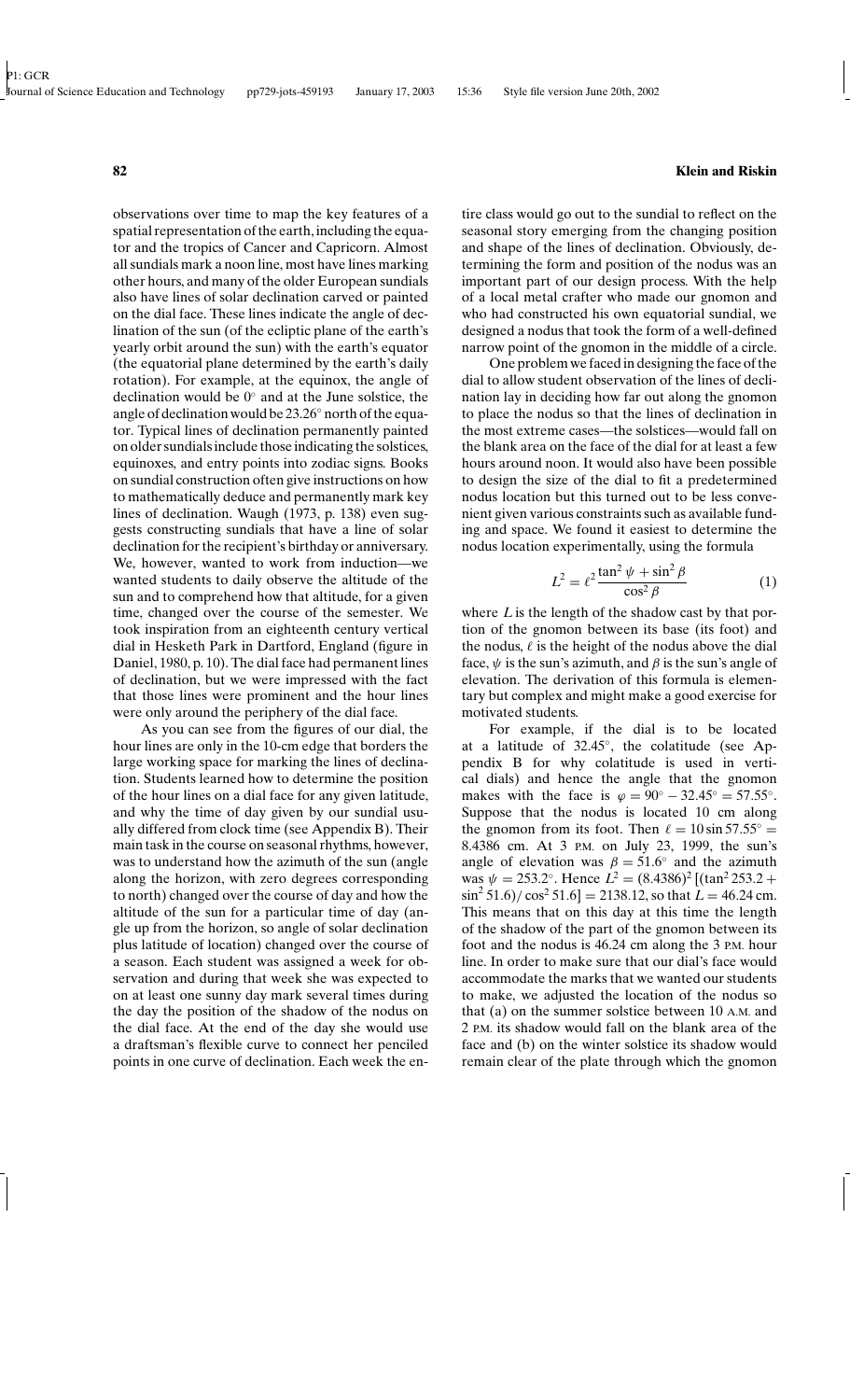#### **Observing Seasonal Declination With a Vertical Sundial 83 83**

was bolted to the dial's face (source of data for azimuth and altitude for any time and any location is given in Appendix A).

# **A METHOD OF ENHANCING ACCURACY OF HOUR LINE POSITIONS**

Another problem we faced during the construction of the dial was in laying out the hour lines accurately. The noon line vertically bisects the face of the dial and then the angles that the other hour lines make with the noon line can be calculated via the formula

$$
\theta = \arctan(\sin \varphi \times \tan(d \times 15)) \tag{2}
$$

where  $\varphi$  is the colatitude of the location of the dial and *d* is the number of hours between noon and the hour in question. For instance, if the dial is to be located at a latitude of 32.45°, the colatitude is  $\varphi = 57.55$ °, so that the angle that the 2 o'clock line makes with the noon line on a south-facing vertical dial is  $\theta =$  $\arctan(\sin 57.55 \times \tan(2 \times 15)) = 25.9755$ °.

The problem arises from the fact that not only is it difficult to measure angles with any accuracy of which to speak, but when lines are extended the errors in the angle measurements are multiplied to the extreme. We solved this problem by using linear measurements along the edges of the dial face rather than angle measurements. For instance, if we're making a dial with a face of 1 m<sup>2</sup>, with the foot of the gnomon located 10 cm from the top edge of the dial, and with the hour lines confined to a 10 cm band around the edge (see Fig. 1) then  $\theta = 25.9755^{\circ}$ ,  $|GA| = 80$  cm, and  $|GC| = 90$  cm. We can then calculate  $|AB|$  and  $|CD|$  using elementary trigonometry:  $|AB| = 80 \tan \theta = 38.9763 \text{ cm}$  and similarly  $|CD| = 43.8483$  cm. With these distances in hand the hour line segment  $\overline{BD}$  can be easily and accurately laid out.

For hours before 10 A.M. and after 2 P.M. the hour lines intersect the vertical sides of the dial face rather than the horizontal bottom side, and so one must adjust measurements accordingly. For instance at colatitude 57.55◦ the hour line for 8 A.M. makes an angle  $\theta = \arctan(\sin 57.55° \times \tan 60°) = 55.62°$  with the noon line. Using the same dimensions as in the previous example (see Fig. 2) we can calculate as follows:  $|GA| = 40$  cm,  $|GC| = 50$  cm, and  $\varphi =$  $90^\circ - \theta = 34.38^\circ$ . Hence  $|FB| = |FA| + |AB| = 10 +$  $40 \tan 34.38^\circ = 37.3681$  cm. The distance  $|ED|$  can be calculated similarly, and with these distances known the hour line segment  $\overline{BD}$  can be easily and accurately laid out as well.



## **CONSTRUCTION AND INSTALLATION OF THE SUNDIAL**

We made the face of our dial out of enameled aluminum signboard, which is readily available from any sign maker, who can also cut it to size. This turned out to be the best material for our purposes because it is weatherproof, durable, and can be easily marked on with a very soft, erasable artist's pencil. One disadvantage of this signboard is that it is glossy, so there is a reflection of the gnomon in addition to the proper shadow and for students working on the dial face sunglasses were a necessity. We had the signboard



**Fig. 2.**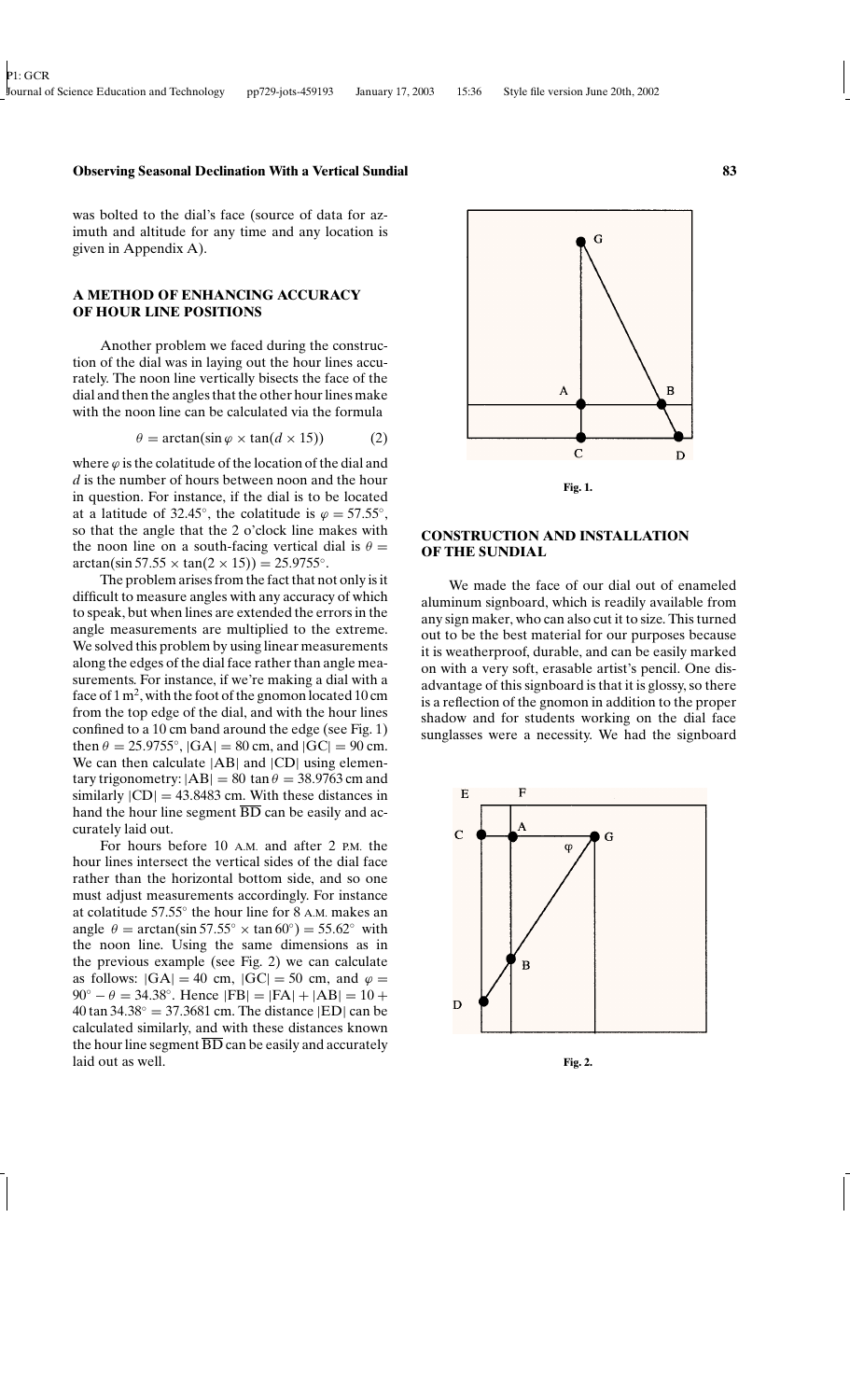mounted on a wood back and framed to stop water warping the structure. We laid out the hour lines with car striping tape obtained from an auto parts store, and for numbers we used waterproof sign decals. These we obtained from our college's physical plant but they're also available from signmakers or in hardware stores for mounting on mailboxes.

The day of reckoning involved more reckoning that we had imagined. The recollection of the director of our physical plant and our crude compass readings, taking into consideration magnetic declination, indicated that the wall of the library was facing due south. When several members of the college's physical plant team mounted the sundial on the wall, we immediately realized that it was indicating the wrong time. Measurements of the angle of the gnomon, and a check on the position of the hour lines indicated that the fault lay not in our calculations or construction but in our assumption that the wall faced directly south (the compass readings were inaccurate due to nearby metal structures). It was a discouraging day, and the sundial lay unmounted for several more days while we wrestled with a correction. We essentially had to learn the lesson we had designed the sundial for—the potency of observation. Using observations on the shadow of a nail perpendicular to the wall and US Navy estimates of the azimuth and altitude of the sun at specific times at our location, we measured the declination of the wall—a step we should have started with and one that is explained in several texts including Waugh (1973, pp. 77–88). As a check on that measurement we carefully observed and measured shadows of vertical gnomons we had erected on the library terrace at noon local apparent time. We concluded that the wall faced 7◦ east of celestial south, and we had to mount the dial at that angle which meant that the eastern edge of the dial had to be 15.5 cm out from the wall. Once the correction was made and the sundial mounted, it proved very accurate in telling the time of year and the time of day (taking into consideration the reconciliation with watch-time needed due to longitude correction, daylight savings time, and the equation of time, see Appendix B) (Figs. 3–5).

# **USING THE SUNDIAL IN AN INTERDISCIPLINARY COURSE**

The first classroom use of the sundial was in Judy's honors colloquium on the Economics, Science and Literature of Seasonal Rhythms. The major goal of this course was to explore interactions of nature and culture manifest in seasonal patterns. We exam-



**Fig. 3.** The sundial on the winter solstice at noon local apparent time or 12:14 P.M. conventional time.

ined those interactions by working our way through the layers of solar energy, meteorological phenomena, biological rhythms, agricultural production, industrial activity, monetary flows, and government policy adjustments. In addition to the empirical and



**Fig. 4.** Close-up of the nodus (upper circle) and its shadow (lower circle) on the winter solstice. The dark pencil marks are from observations recorded at earlier times that solstice morning. The lighter marks connected by faint lines of declination were recorded on previous days that autumn.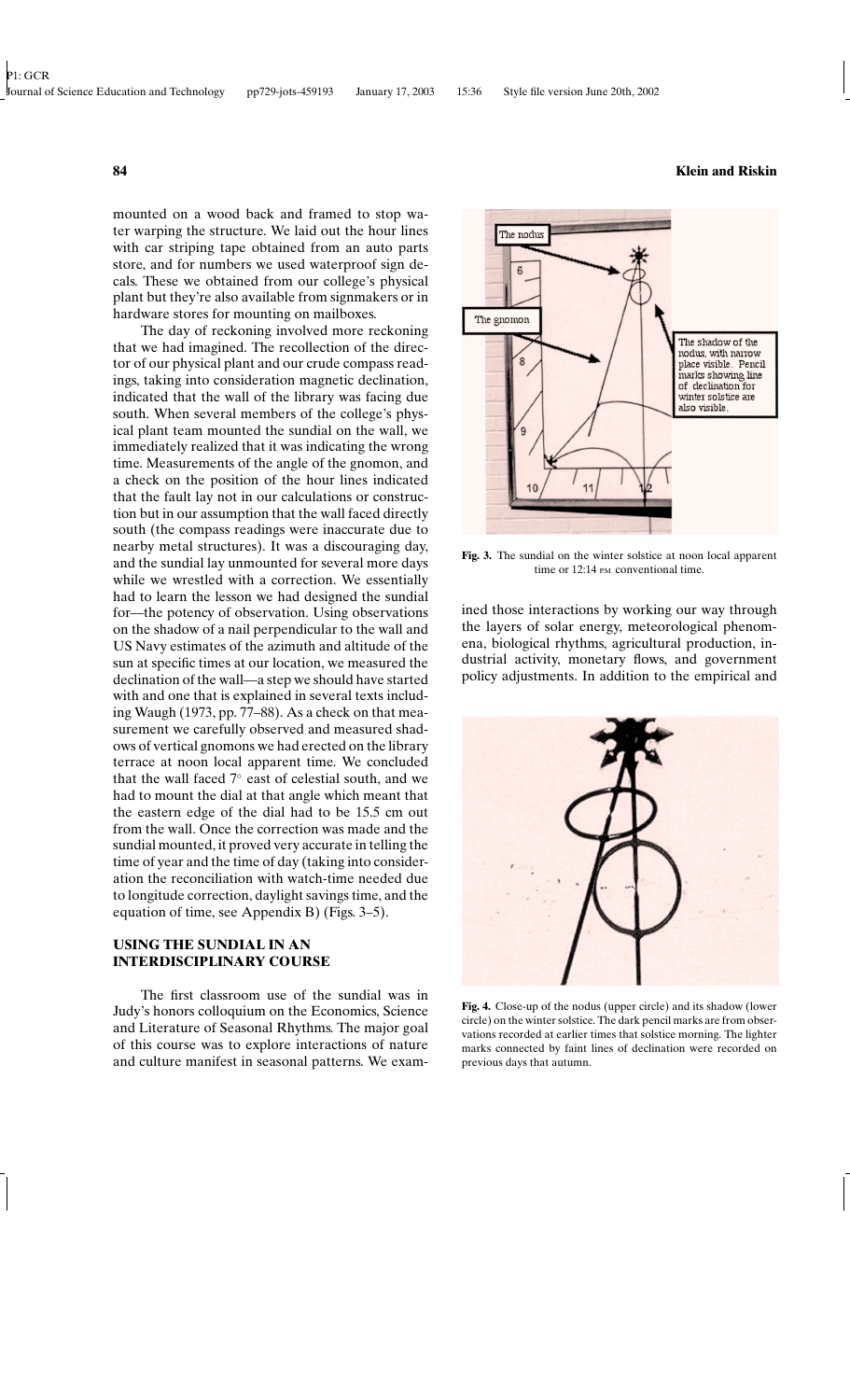

Fig. 5. Full view of dial face on July 22 at 11 A.M. local apparent time or 12:23 P.M. conventional time.

mathematical work on the sundial, (Ottewell 1979, René 1996, Waugh 1973) we used history (e.g., Aveni, 1997; Borst, 1993; Evans, 1998; Kussmaul, 1993; Lamb, 1982; Le Goff, 1980; Malville and Cluadia, 1993; Nissenbaum, 1996) and literature (e.g., the poetry of Hesiod, Thomas Hardy, and John Keats) to grasp how earlier cultures marked and remarked on seasonal variation. We also studied how the seasonal patterns of production, commerce, and financial crises in European and North American economies have changed over the past two centuries (see, e.g., Jevons, 1884; Kemmerer, 1910; Klein, 1995). Our weekly observations on solar declination reminded us of the original stimulus for all seasonal variation.

Although the students were not involved in the construction of the college sundial, they were responsible for understanding how to design dials and interpret the shadows. Examples of questions pertaining to sundials in take-home assignments include

- 1. Choose one location for which you will design your own sundial (either horizontal or vertical direct south dial). Fill in the blanks of the first page of the sundial construction sheet [see Appendix A]. Figure out the angle of the gnomon and the hour angles for your dial.
- 2. In our class we are plotting out lines of declination by observing the changing position on the dial face of the shadow of the nodus

on the gnomon. The usual practice, however, is to draw the lines of declination for the equinoxes and solstices in the design and construction phase. Your job is to calculate where the shadow of our nodus should have fallen at local noon on the fall equinox and to see how far off our observation was from this position. You will need the following information to make that calculation ....

- 3. What is the remarkable feature for our colatitude of the magnitude of the altitude of the sun at noon local apparent time on the fall equinox?
- 4. What is unusual about the risings and settings of the sun on the equinox that can help explain why the line of declination for the equinox and only the equinox forms a straight line?
- 5. The MBC vertical direct south sundial, with the given angle of our gnomon, could work with some, adjustment in the dial face, in certain locations in the southern hemisphere as a vertical direct north sundial. Name a country in the southern hemisphere where we could use our same gnomon for an accurate vertical direct north sundial. Explain your choice. Assuming that at this ideal location we use the MBC gnomon, orientate the dial due north, design the dial face with the same dimensions as ours ( $122 \times 122$  cm), and we include permanent lines of declination for the solstices and the equinoxes, explain how we would have to change, if at all, any of the following to adapt to our new location: Position of the Noon line; angles of the hour lines from the noon line; counterclockwise order of numbering of hour lines; position of the equinox line of declination; and position of the December solstice line of declination.

For a fall equinox dedication of the sundial, the students wrote a pamphlet and made oral presentations on the history of sundials and how they work. The sundial was dedicated to the learning experience that comes from contemplating the relationship between our earth and the sun. Many students, faculty, and staff attended the dedication and were moved by how our attention to the sun on the equinox brought us closer to other cultures who have attempted to capture the sun's unique movement on this day—the only day of the year, along with the spring equinox, when the sun rises due east and sets due west and when everyplace in the world experiences the same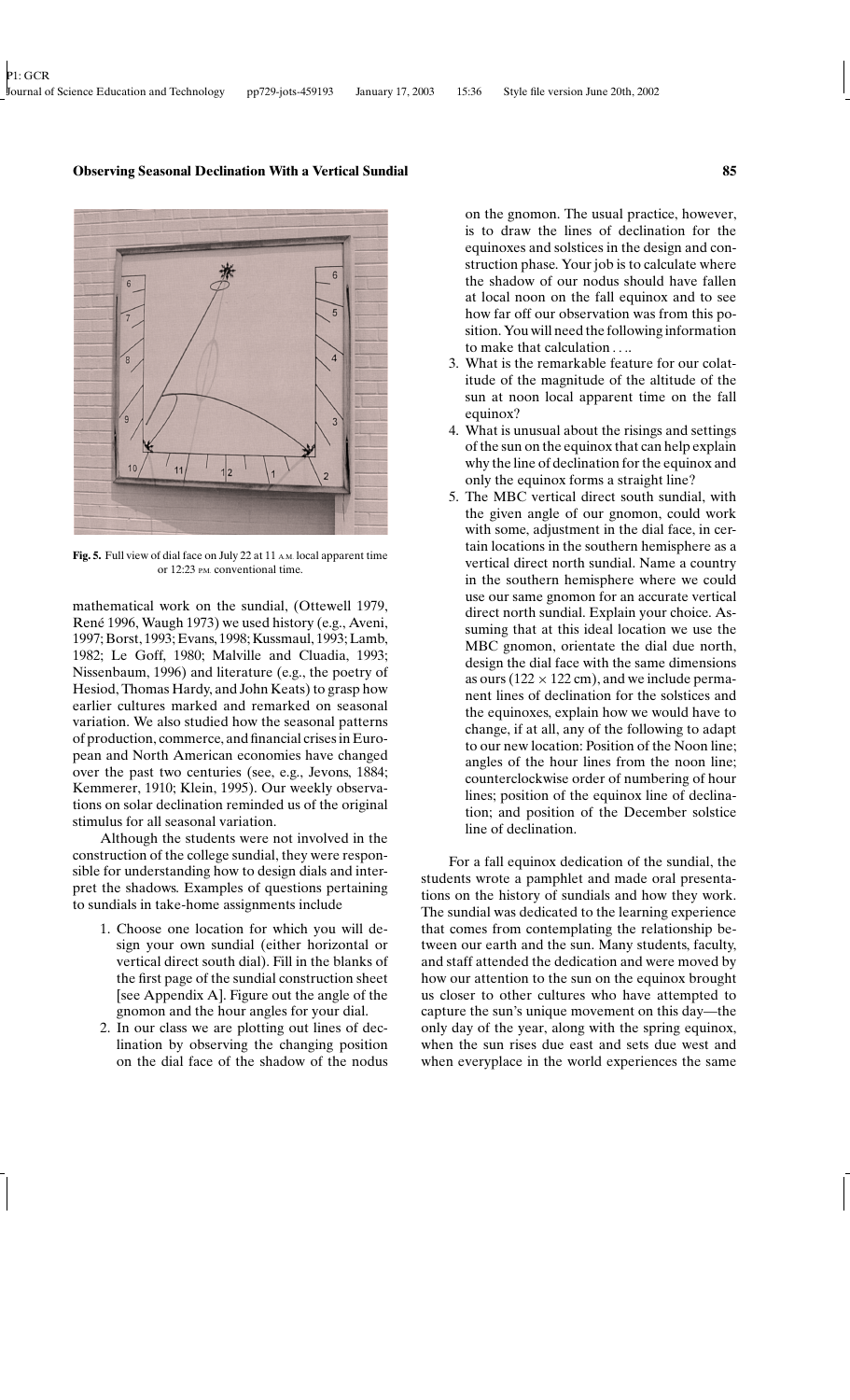amount of daylight while simultaneously undergoing the greatest daily change in light. On that day, and only on the equinox, the connected pencil marks of the shadow of the nodus formed a straight line.

By keeping track of changes in the sun's angle of declination over the course of a fall semester, students comprehended the nature of the dynamic relationship between the earth's equatorial plane and the ecliptic plane and the use of projective geometry to capture this temporal three-dimensional relationship in a static two-dimensional picture. We also gained an appreciation for the sun and for astronomical monuments and instruments used by other cultures to carefully observe and figure out the seasonal relationship between the sun and the earth.

# **APPENDIX A**

## **What You Need to Know About Your Location Before Constructing and Interpreting a Vertical Sundial**

| Latitude                | Latitude determines almost every<br>feature of the sundial including the<br>angle of the gnomon to the dial face<br>and the angle of the hour lines from<br>the noon line. Use a USGS map,<br>Global Positioning System (GPS)<br>device, or the following web page to                                                                                                                          |
|-------------------------|------------------------------------------------------------------------------------------------------------------------------------------------------------------------------------------------------------------------------------------------------------------------------------------------------------------------------------------------------------------------------------------------|
|                         | identify your latitude and longitude<br>http://mapping.usgs.gov/www/<br>gnis/gnisform.html                                                                                                                                                                                                                                                                                                     |
| Colatitude              | This is 90° minus your latitude.<br>Vertical direct dials are 90°<br>transformations of a horizontal dial,<br>so on vertical dials the angle of the<br>gnomon from the dial face is equal<br>to the colatitude, which is also used<br>in calculating the angles of the hour<br>lines from the noon line.                                                                                       |
| Longitude               | You will use your longitude to<br>reconcile sundial time and watch<br>time. Use a USGS map, GPS<br>device, or<br>http://mapping.usgs.gov/www/<br>gnis/gnisform.html                                                                                                                                                                                                                            |
| Magnetic<br>declination | The gnomon for the sundial must be.<br>exactly aligned with the exact north<br>south line. If you are using a<br>compass to determine exact south,<br>then you must adjust the compass<br>reading for the magnetic<br>declination of your location. You<br>can get this from the US National<br>Geophysical Data Center web<br>page: http://www.ngdc.noaa.gov/cgi-<br>bin/seg/gmag/fldsnth1.pl |

| $15^{\circ}$ | Hour angle<br>for sun | Relative to the equatorial plane of the<br>earth, the sun moves $15^{\circ}$ in 1 h (i.e.,<br>it travels $1^\circ$ every 4 min). This value<br>is needed for the calculation of the<br>hour angles and also to determine<br>longitudinal correction needed to<br>reconcile sundial time and watch<br>time. |
|--------------|-----------------------|------------------------------------------------------------------------------------------------------------------------------------------------------------------------------------------------------------------------------------------------------------------------------------------------------------|
|              | Number of             | This is needed to get information                                                                                                                                                                                                                                                                          |
|              | your time             | from the US Naval Observatory on                                                                                                                                                                                                                                                                           |
|              | zone                  | the sun's altitude and azimuth to                                                                                                                                                                                                                                                                          |
|              |                       | determine lines of declination for                                                                                                                                                                                                                                                                         |
|              |                       | certain days in the Eastern Time<br>Zone. For example, the Eastern                                                                                                                                                                                                                                         |
|              |                       | Time Zone in the United States is                                                                                                                                                                                                                                                                          |
|              |                       | minus $5(5h)$ slower than GMT or                                                                                                                                                                                                                                                                           |
|              |                       | UT).                                                                                                                                                                                                                                                                                                       |
|              | Standard              | The standard time for each zone only                                                                                                                                                                                                                                                                       |
|              | meridian              | coincides with local apparent time                                                                                                                                                                                                                                                                         |
|              | for your              | at one meridian in that zone. For                                                                                                                                                                                                                                                                          |
|              | time zone             | example in the US eastern zone, the                                                                                                                                                                                                                                                                        |
|              |                       | time is for 75°W longitude                                                                                                                                                                                                                                                                                 |
|              | Longitudinal          | $(15^{\circ} \times 5 = 75^{\circ}).$<br>This is the difference, in your                                                                                                                                                                                                                                   |
|              | correction            | longitude and the standard                                                                                                                                                                                                                                                                                 |
|              |                       | meridian for your time zone,                                                                                                                                                                                                                                                                               |
|              |                       | multiplied by 4 min for each degree                                                                                                                                                                                                                                                                        |
|              |                       | difference. For example, the                                                                                                                                                                                                                                                                               |
|              |                       | longitude in Staunton, VA, is $79^{\circ}$                                                                                                                                                                                                                                                                 |
|              |                       | but the time meridian for the                                                                                                                                                                                                                                                                              |
|              |                       | eastern time zone is 75°, so sundial                                                                                                                                                                                                                                                                       |
|              |                       | time in Staunton is 16 min slower                                                                                                                                                                                                                                                                          |
|              |                       | than watch time even without the                                                                                                                                                                                                                                                                           |
|              |                       | additional corrections for equation                                                                                                                                                                                                                                                                        |
|              |                       | of time and daylight savings time.                                                                                                                                                                                                                                                                         |

# *Other Data Needed But Subject to Daily Changes in Value*

*Correction for Equation of Time.* You need this to reconcile sundial time and mechanical watch time. The value of the discrepancy varies daily in an annual cycle (analemma) due to the earth's tilt relative to the sun and its varying speed during its elliptical orbit. The range spans from the dial being 16 min fast on November 11 to 14 min slow on February 5 to no discrepancy on December 25. The same values for the equation of time apply to every location. You can therefore get this from a table in almost any book on constructing sundials, or from the Royal Observatory at Greenwich web page: http://web006. pavilion.net/users/aghelyar/sundat.htm

*Sun's Declination or Azimuth and Altitude.* This is needed if you want to determine through mathematics, rather than observation, the seasonal lines of solar declination (solstices, equinoxes, months, zodiac signs, or anniversary lines) on your dial face. These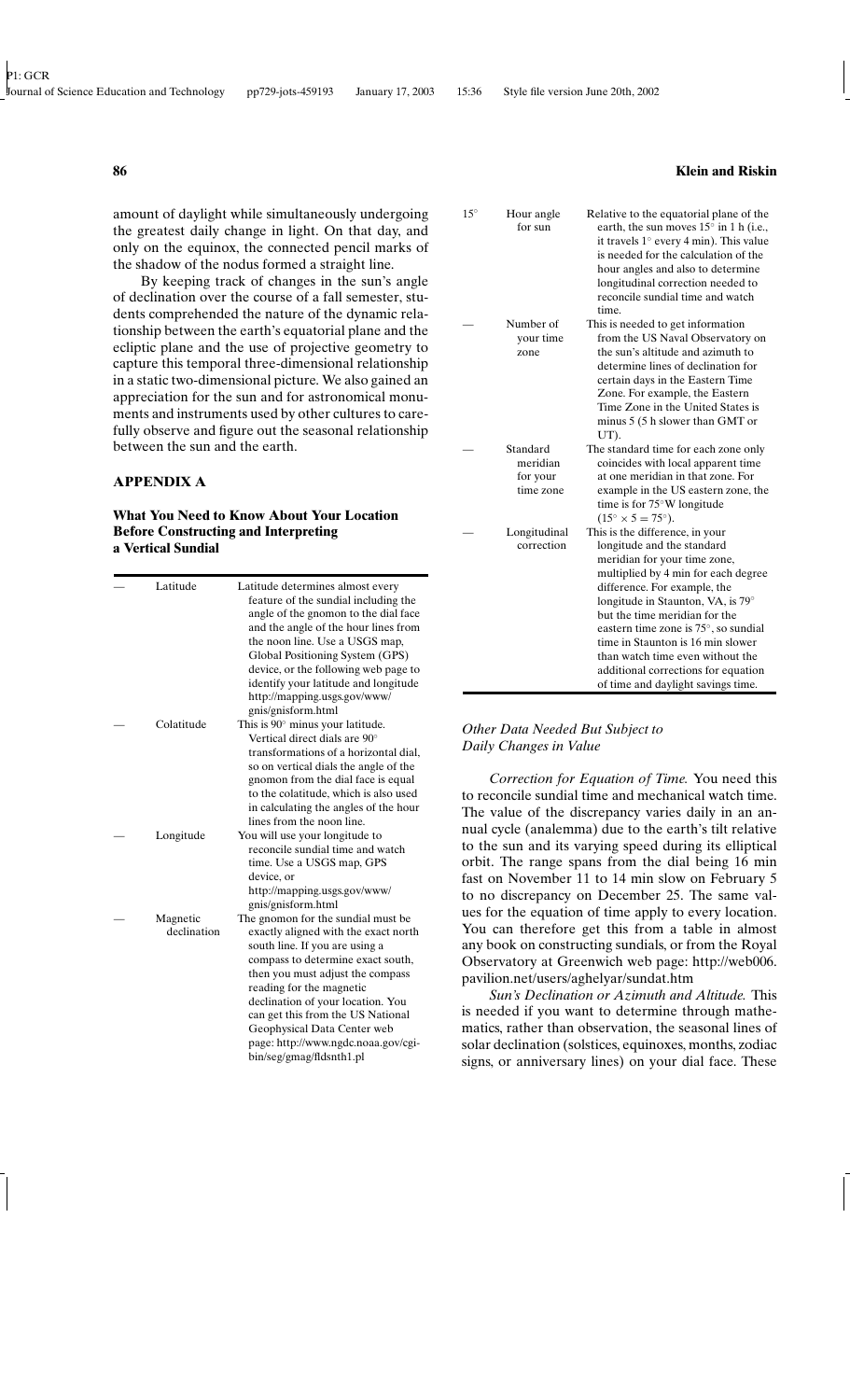#### **Observing Seasonal Declination With a Vertical Sundial 87 and 87 and 87 and 87 and 87 and 87 and 87 and 87 and 87 and 87 and 87 and 87 and 87 and 87 and 87 and 87 and 87 and 87 and 87 and 87 and 87 and 87 and 87 and 87 an**

lines of declination depend on the daily value of the sun's declination to the equator and on your latitude. The angle of the sun's declination is tabulated in most sundial books, but you can shorten your calculations by finding the altitude and azimuth for each hour per to your location on a specific day from the US Naval Observatory: http://aa.usno.navy.mil/aa/data/

# **APPENDIX B**

# **Designing, Installing, and Using a Vertical Direct South Dial in the Northern Hemisphere**

#### *Designing the Gnomon*

The most important property of the gnomon is the angle that the shadow-casting edge (the upper edge of gnomon, called the style) makes with the dial face. For horizontal dials, this angle would be equal to the latitude of the location of the sundial. A vertical direct south dial is a 90◦ transformation of the horizontal dial, so you make the angle of the gnomon equal to the colatitude for your location. The point where the style and the dial face intersect is called the foot of the gnomon. All hour lines on the dial face emanate from the foot. On a vertical dial, the foot is at the top of the dial face. The length of the gnomon varies according to desired size of dial face.

#### *Drawing the Noon Line*

Draw a meridian line through the middle of the dial face that will serve as the noon line. The noon line is the most important hour reference mark of the dial face. When the sundial is correctly positioned, the noon line will be exactly perpendicular to the northsouth meridian of that location and the plane of the gnomon will be exactly perpendicular to the noon line. The foot of the gnomon will be at the top end on the noon line and the angles of all other hour lines will be measured from the point where the foot of the gnomon and the noon line intersect. If your gnomon is thick then you must draw two parallel noon lines separated by the magnitude of that thickness.

## *Drawing the Other Hour Lines on the Dial Face*

The usual procedure is to calculate the angle of each hour line from the noon line (where it intersects with the foot of the gnomon). Relative to the equatorial plane of the earth, the sun moves  $15°/h$  or  $1°$  every 4 min, so the equation for determining each hour angle on dial face is

$$
\tan(\theta) = \sin(\phi) \times \tan(d \times 15^{\circ})
$$

where  $\theta$  = angle between hour line and noon line,  $\phi$  = colatitude (for designing a horizontal dial one would use the latitude), and  $d =$  number of hours difference between noon and hour in question. Instructions are given in the text of the article on how to draw hour lines using linear measurements from the edge of the dial face.

For vertical dials, the morning hours' shadows will fall to west of the noon line and afternoon shadows will fall to east or right side of dial face so the hour lines are numbered counterclockwise. For every latitude, 6 A.M. will be 90◦ to the west of the noon line and 6 P.M. will be  $90^\circ$  to the east of the noon line.

#### *Positioning Sundial*

The vertical direct south dial is a dial face on a wall that is facing due south. Determine the declination of the wall (see, e.g., Waugh, 1973, pp. 77–88), and use a wedge if necessary so that the dial is facing due celestial south (or magnetic south plus or minus the degrees of magnetic declination for your location). The plane of the gnomon, aligned with the noon line, should be perpendicular to the vertical surface and perpendicular to the level ground. For locations north of the Tropic of Cancer, the sun will always be in the southern half of the sky so the shadow cast by the gnomon will fall on the dial face during most of the day. Books such as Waugh (1973) give guidelines for constructing vertical dials on walls facing in other directions. Vertical dials not facing directly south, north, east, or west, are called vertical declining dials.

#### *Telling the Time of Day*

The shadow of the edge of the gnomon on the dial face will tell you the local apparent time—for example, if the shadow falls on the noon line, then at that moment in your location the sun is due south (azimuth  $= 180^\circ$  East of North) and at its highest altitude for that day. It may not, however, be noon by your watch. You need to make two or three adjustments to obtain digital watch time from a sundial reading of local apparent time.

1. *Adjusting for daylight savings time.* For most of the United States from the first Sunday in